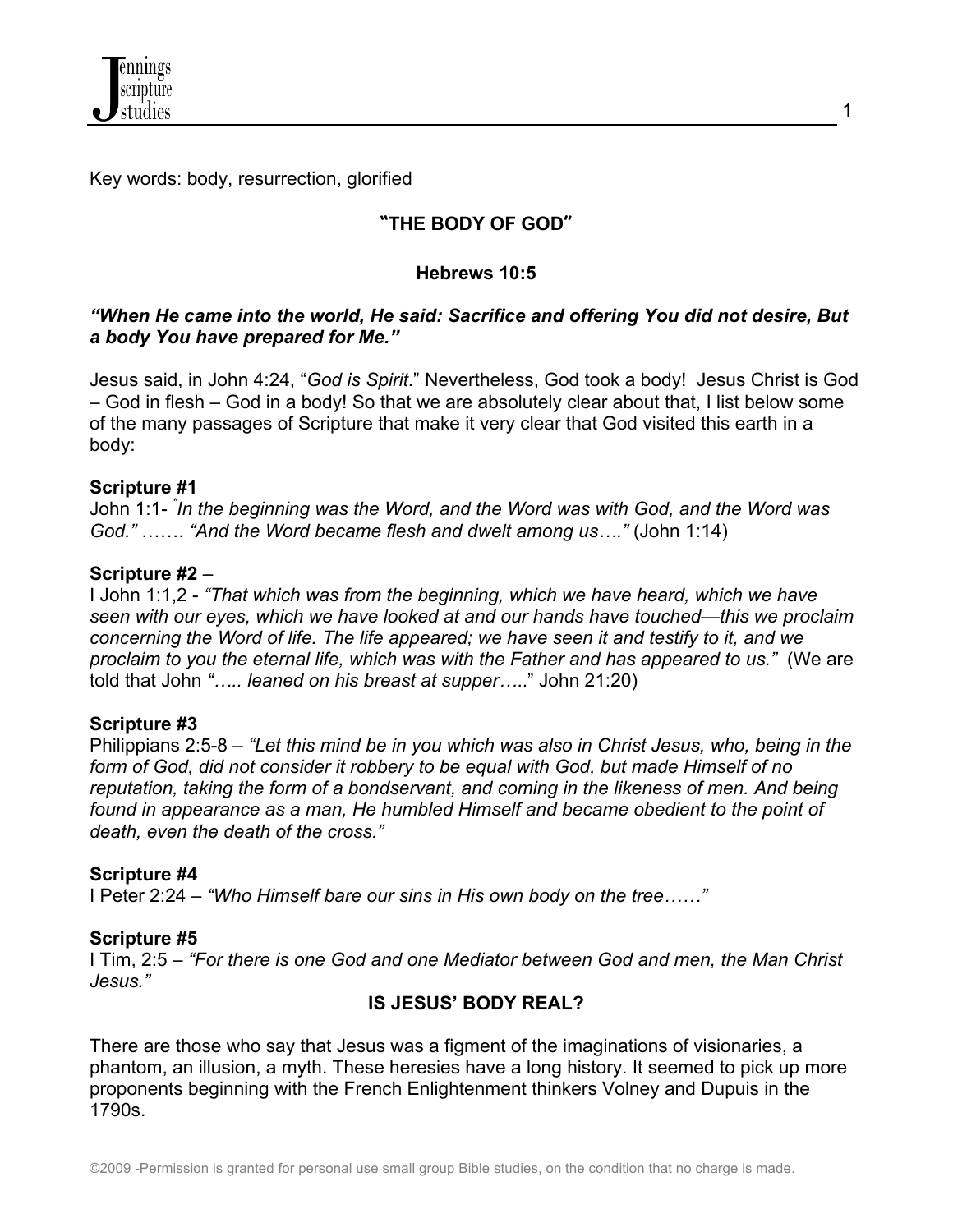Other proponents through the years include Bruno Bauer, Arthur Drews, G.A. Wells, Alvar Ellegård, and Robert M. Price. More recently through the work of writers such as Richard Dawkins, Christopher Hitchens, and the French philosopher Michel Onfray.

The religious skeptic John Remsburg stated in his book *The Christ,* that the Christ of the New Testament was a myth with the debate being whether there was an actual man behind that myth and how much of the myth was actual history.

Philosopher George Walsh argues that Christianity can be seen as originating in a myth dressed up as history, or with a historical being mythologized into a supernatural one: he calls the former the Christ myth theory, and the latter the historical Jesus theory.

Walsh also states "My *present* opinion is that, in the case of Jesus, we simply do not know for certain anything about his biography, not even that he existed."

These and other infidels notwithstanding, you can be absolutely certain that Jesus wasn't a myth or the product of the imaginations of religious zealots while He was on earth, but a real person with a human body. In fact, the details of His life and ministry are well documented in biblical and extra-biblical history as well.

Peter declared in his sermon of the Day of Pentecost*: "Men of Israel, hear these words: Jesus of Nazareth, a Man attested by God to you by miracles, wonders, and signs which God did through Him in your midst, as you yourselves also know - Him, being delivered by the determined purpose and foreknowledge of God, you have taken by lawless hands, have crucified, and put to death; whom God raised up…."* (Acts 2:22-24)

In John's Gospel alone it is stated that Jesus was:

- weary, John 4:6;
- thirsty John 4:7;
- groaned John 11:33;
- wept John 11:35;
- thirsted John 19:28;
- bled John 19:34;
- died John 19:30:
- after his resurrection proved to Thomas and the other disciples that He still had a real body. (John 20:24-29)

Yes, Jesus' body is real! Notice that I said, "is real." here is God in bodily form right this moment seated at the Throne in heaven. *"But this Man, after He had offered one sacrifice for sins forever, sat down at the right hand of God."* (Hebrews 10:12)

## **Illustration**

Pastor John Rippon, was a predecessor to Charles H. Spurgeon at the famous Metropolitan Tabernacle in London, England. In 1787 Dr. Rippon added the following hymn to the Metropolitan Tabernacle Hymn Book: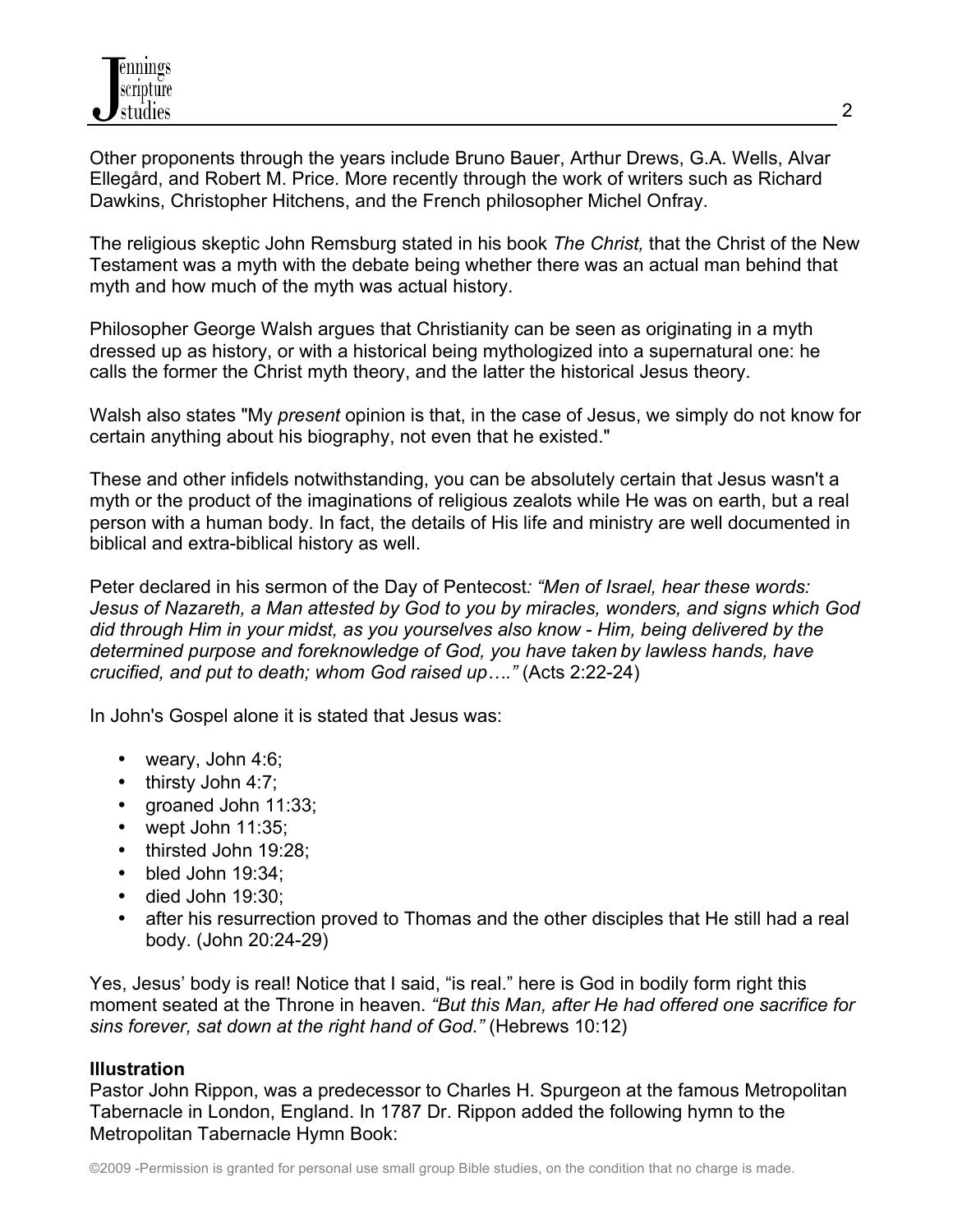

#### **There's A Man In the Glory**

*There's a Man in the glory Whose Life is for me. He's pure and He's holy, Triumphant and free. He's wise and He's loving How tender is He! His Life in the glory, My life must be.*

*There's a Man in the glory Whose Life is for me. In Him is no sickness; No weakness has He. He's strong and in vigor, How buoyant is He! His Life in the glory My life may be.*

*There's a Man in the glory Whose Life is for me. His peace is abiding; How patient is He! He's joyful and radiant, Expecting to see His Life in the glory Lived out in me.* 

#### **JESUS TESTIMONY RE: HIS BODY**

*"For the law, having a shadow of the good things to come, and not the very image of the things, can never with these same sacrifices, which they offer continually year by year, make those who approach perfect. For then would they not have ceased to be offered? For the worshipers, once purified, would have had no more consciousness of sins. But in those sacrifices there is a reminder of sins every year. For it is not possible that the blood of bulls and goats could take away sins. Therefore, when He came into the world, He said: "Sacrifice and offering You did not desire, But a body You have prepared for Me. In burnt offerings and sacrifices for sin You had no pleasure. Then I said, 'Behold, I have come—In the volume of the book it is written of Me—To do Your will, O God.'"*

*Previously saying, "Sacrifice and offering, burnt offerings, and offerings for sin You did not desire, nor had pleasure in them " (which are offered according to the law), then He said, "Behold, I have come to do Your will, O God." He takes away the first that He may establish the second. By that will we have been sanctified through the offering of the body of Jesus Christ once for all."* (Hebrews 10:1-11)

©2009 -Permission is granted for personal use small group Bible studies, on the condition that no charge is made.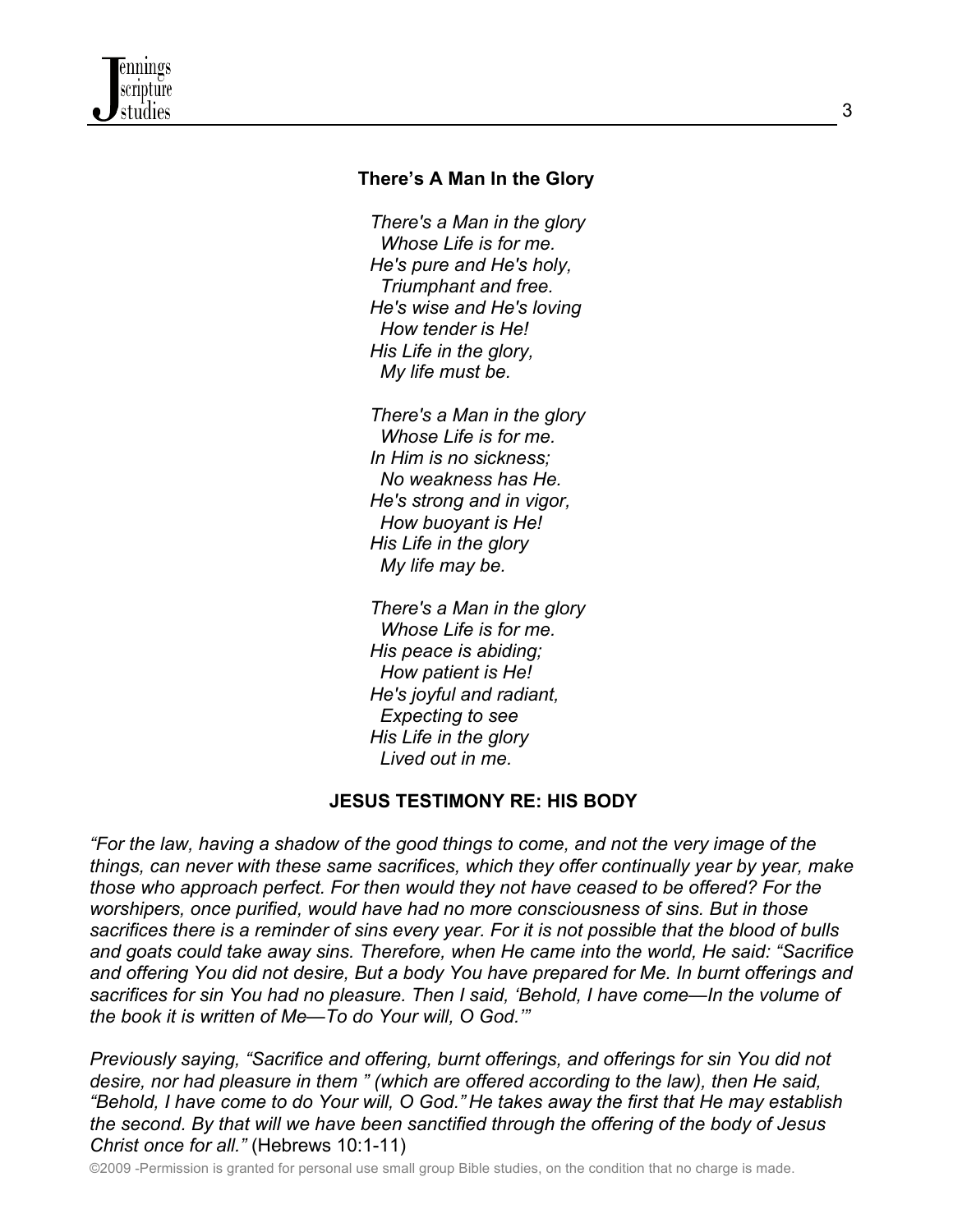This is Christ's incarnation, His enfleshment. *"And she brought forth her firstborn Son, and wrapped Him in swaddling cloths, and laid Him in a manger, because there was no room for them in the inn."* (Luke 2:7)

The incarnation was the process by which that body came into existence. *"A body hast thou prepared me"* that He might in it do the will of God performing the work of mankind's redemption. A body was prepared, in which He accomplished the will of God.

The reason for God to take a body was to do what the Law, and the blood of bulls and goats, could not do. That means that God would not have these sacrifices continue any longer, but he willed that his Son should offer Himself an offering, and a sacrifice.

# **ACTIONS PERFORMED UPON THE BODY OF JESUS**

Consider some of the many actions taken in relation to the body of the Lord Jesus:

## **It was an annointed body.**

Matthew 26:12 – "*For in that she hath poured this ointment on my body, she did it for my burial."*

## **It was a crucified body.**

1Peter 2:24 – *"Who his own self bare our sins in his own body on the tree, that we, being dead to sins, should live unto righteousness: by whose stripes ye were healed.*"

## **It was a lifeless body.**

John 19:40 – *"Then took they the body of Jesus, and wound it in linen clothes with the spices, as the manner of the Jews is to bury."* 

Matthew 27:59 – *"And when Joseph had taken the body, he wrapped it in a clean linen cloth…."*

## **It was a buried body.**

John 19:38-42 – *"After this, Joseph of Arimathea, being a disciple of Jesus, but secretly, for fear of the Jews, asked Pilate that he might take away the body of Jesus; and Pilate gave him permission. So he came and took the body of Jesus. And Nicodemus, who at first came to Jesus by night, also came, bringing a mixture of myrrh and aloes, about a hundred pounds. Then they took the body of Jesus, and bound it in strips of linen with the spices, as the custom of the Jews is to bury. Now in the place where He was crucified there was a garden, and in the garden a new tomb in which no one had yet been laid. So there they laid Jesus….."*

## **THE POST-RESURRECTION BODY OF JESUS**

# **It is a resurrected body.**

John 2:18-21 – *"The Jews answered and said to Him, "What sign do You show to us, since You do these things?" Jesus answered and said to them, "Destroy this temple, and in three days I will raise it up." Then the Jews said, "It has taken forty-six years to build this temple, and will You raise it up in three days?" But He was speaking of the temple of His body."*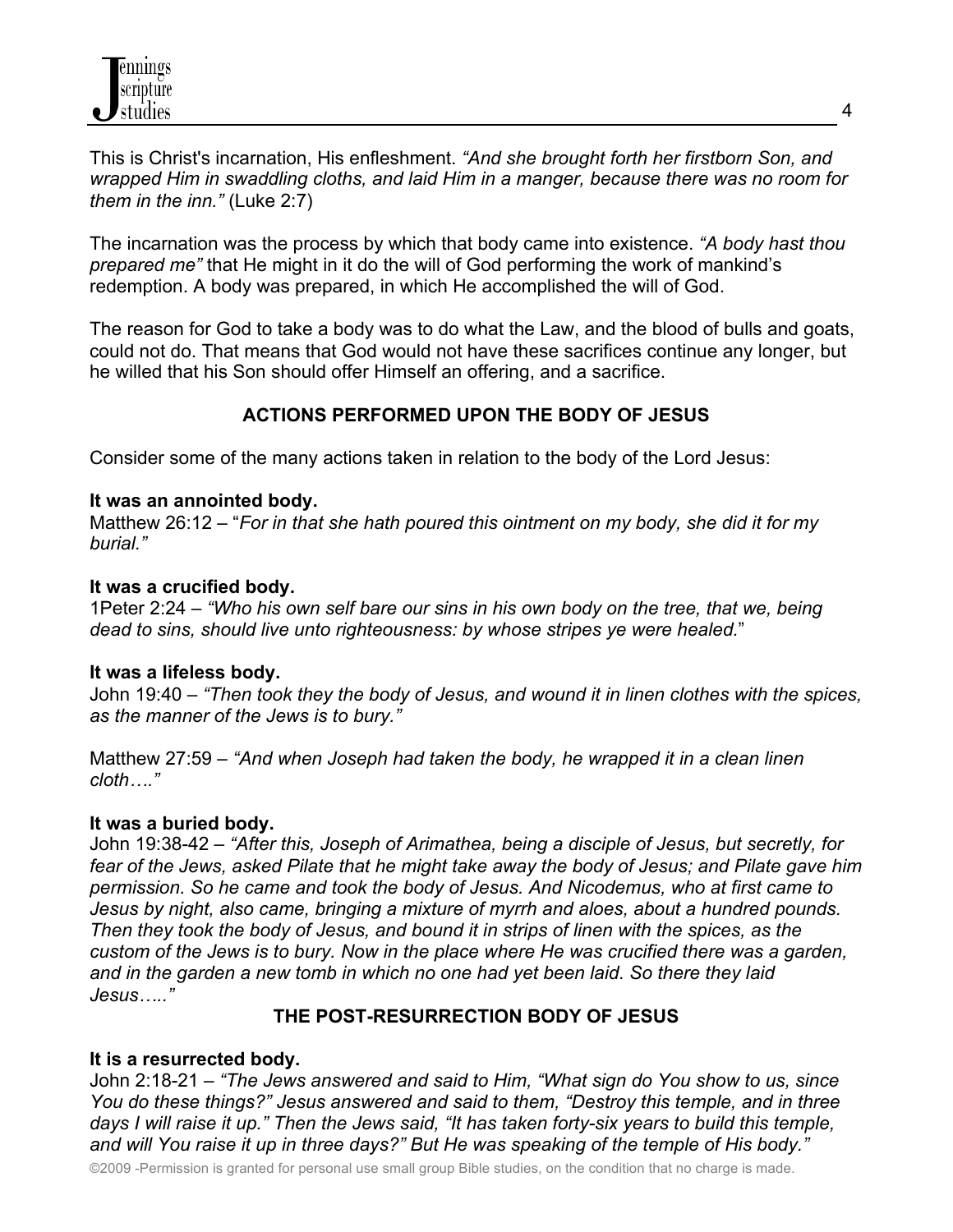

John 20:27,28 - *"Then He said to Thomas, "Reach your finger here, and look at My hands; and reach your hand here, and put it into My side. Do not be unbelieving, but believing." And Thomas answered and said to Him, "My Lord and my God!"*

Luke 24:39 – *"Behold My hands and My feet, that it is I Myself. Handle Me and see, for a spirit does not have flesh and bones as you see I have."*

#### **It is a recognized body.**

I Corinthians 15:3-8 – *"For I delivered to you first of all that which I also received: that Christ died for our sins according to the Scriptures, and that He was buried, and that He rose again the third day according to the Scriptures, and that He was seen by Cephas, then by the twelve. After that He was seen by over five hundred brethren at once, of whom the greater part remain to the present, but some have fallen asleep. After that He was seen by James, then by all the apostles. Then last of all He was seen by me also, as by one born out of due time."*

#### **It is a glorified body.**

Philippians 3:20,21 – *"For our citizenship is in heaven, from which we also eagerly wait for the Savior, the Lord Jesus Christ, who will transform our lowly body that it may be conformed to His glorious body, according to the working by which He is able even to subdue all things to Himself."*

#### **It is an ascended & returning body.**

Acts 1:9-11 *"…. while they watched, He was taken up, and a cloud received Him out of their sight. And while they looked steadfastly toward heaven as He went up, behold, two men stood by them in white apparel, who also said, "Men of Galilee, why do you stand gazing up into heaven? This same Jesus, who was taken up from you into heaven, will so come in like manner as you saw Him go into heaven."*

#### **It is a visible body.**

I John 3:2 – *"We know that, when he shall appear, we shall be like him; for we shall see him as he is."*

## **WHERE IS JESUS' BODY NOW?**

Romans 8:34 – *"Who is he who condemns? It is Christ who died, and furthermore is also risen, who is even at the right hand of God, who also makes intercession for us."*

I Tim, 2:5 – *"For there is one God and one Mediator between God and men, the Man Christ Jesus."* 

Colossians 2:9 - *"For in Him all the fullness of Deity dwells in bodily form." (nasb)*

Acts 7:55,56 – *"Stephen, full of the Holy Spirit, looked up to heaven and saw the glory of God, and Jesus standing at the right hand of God. "Look," he said, "I see heaven open and the Son of Man standing at the right hand of God."*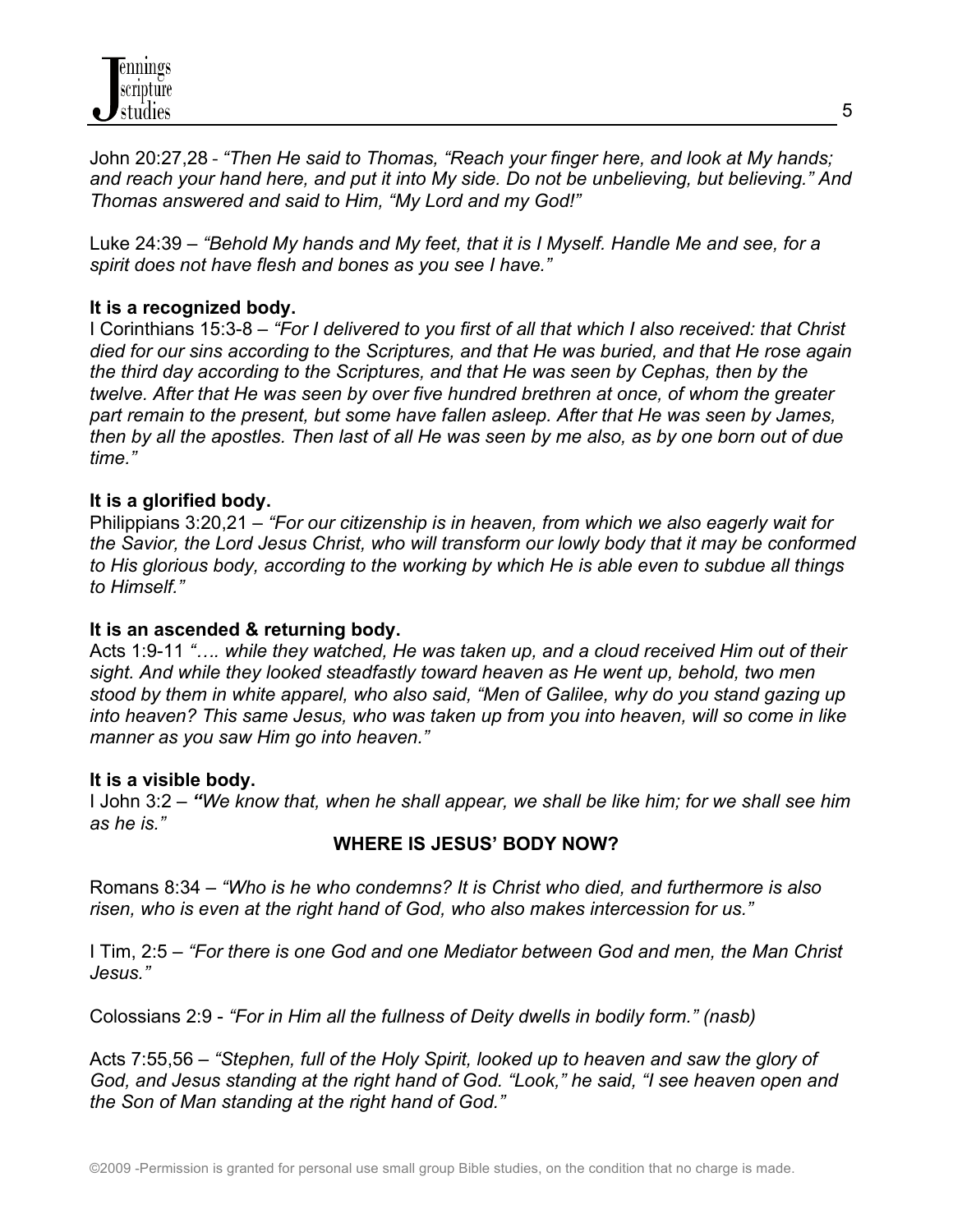Many do not know that right now, in heaven, Jesus is a man, though in a glorified body. Jesus is still both divine and human in nature. This is one of the lesser known biblical doctrines concerning Jesus. It is biblically correct to say that Jesus is a man right now in heaven - though a glorified man .

It would wrong be to say that He was only a man while on earth and it is equally wrong to say that Jesus is only God in heaven now. He is both divine and human in nature at the same time; He is both God and man, right now. Colossians 2:9 verifies that statement: *"For in Him all the fullness of Deity dwells in bodily form." (nasb)*

# **WHY DOES JESUS HAVE A BODY NOW?**

Jesus' present humanity is important for several reasons:

**First,** this is what the Bible teaches. He arose in a body and ascended that same body as we have seen from Scripture.

**Second,** as a man, Jesus is a priest forever after the order of Melchizedek. As a priest He forever intercedes for us.

- 1. Hebrews 6:20 tells us that *"Jesus has entered as a forerunner for us, having become a high priest forever according to the order of Melchizedek."*
- 2. Hebrews 7:25 adds: *"Therefore He is able also to save forever those who draw near to God through Him, since He always lives to make intercession for them."*

**Third**, In order to be a priest, Jesus has to be a man. A spirit cannot be a priest after the order of Melchizedek and if Jesus is not a man now, He would not qualify to be a priest and He could not be forever interceding for us. Therefore, to deny Jesus' present humanity is to deny His priesthood and His intercession on our behalf.

1. I Timothy 2:5 – *"For there is one God and one Mediator between God and men, the Man Christ Jesus."*

The Bible teaches us that Jesus arose from the dead in the same body in which He died, though it was a glorified body. A "spirit" resurrection is not a resurrection of the body and without the resurrection of the body of Christ, death has not been conquered and our faith would be in vain.

# **WHAT KIND OF BODY DOES JESUS HAVE?**

Jesus rose from the dead physically but, what kind of a body was this physical body in which He rose? Was it subject to death again? Would it grow tired or grow old? The Bible tells us about the resurrection body, which all Christians will receive in the future, in I Corinthans 15 as follows:

*"But someone will say, "How are the dead raised up? And with what body do they come?"*  (v.35) Paul, the writer, goes on to explain: *"The body is sown in corruption, it is raised in incorruption. It is sown in dishonor, it is raised in glory. It is sown in weakness, it is raised in*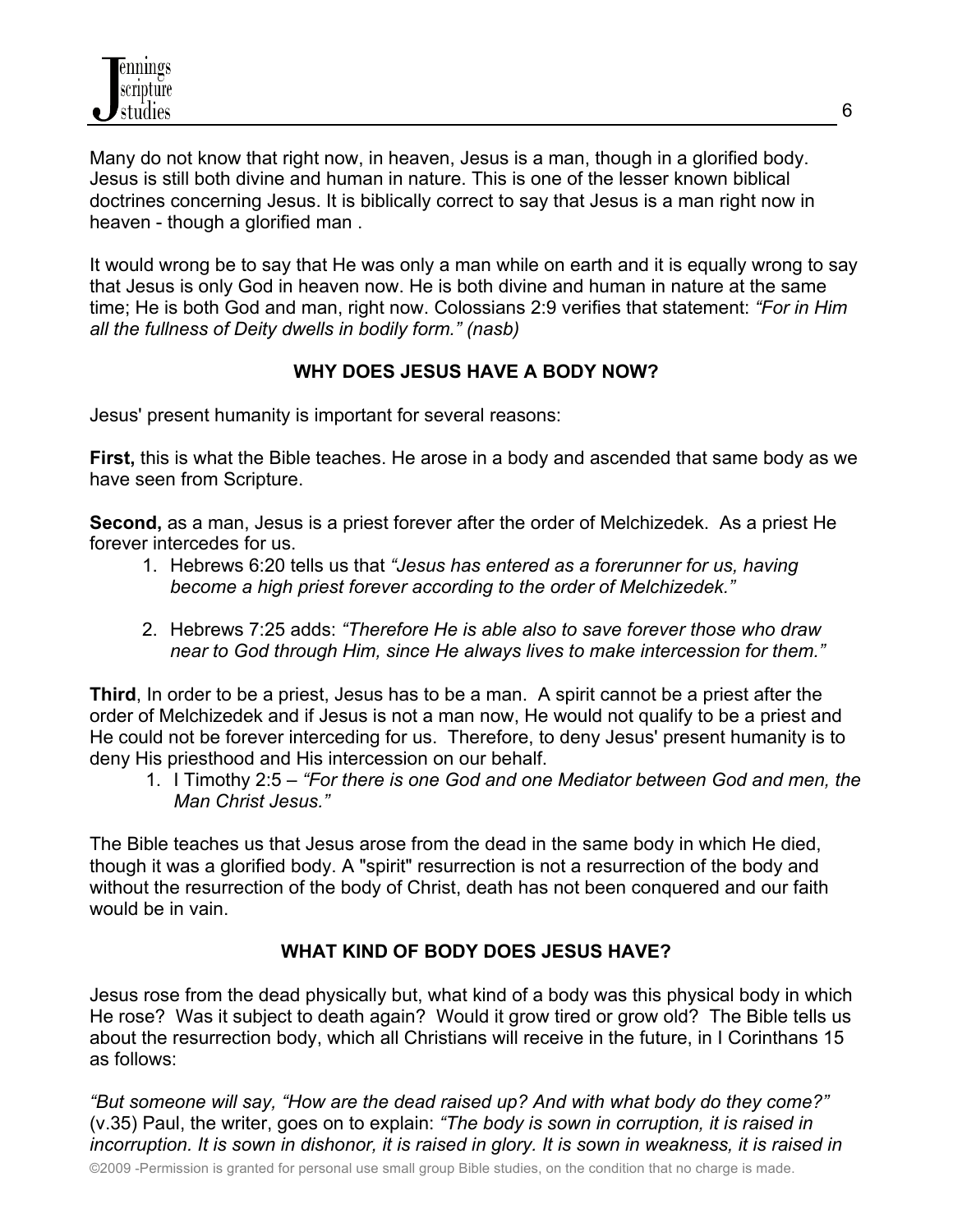*power. It is sown a natural body, it is raised a spiritual body. There is a natural body, and there is a spiritual body."* (vs. 42-44)

And he concludes saying, *"… we shall all be changed - in a moment, in the twinkling of an eye, at the last trumpet. For the trumpet will sound, and the dead will be raised incorruptible, and we shall be changed. For this corruptible must put on incorruption, and this mortal must put on immortality. So when this corruptible has put on incorruption, and this mortal has put on immortality, then shall be brought to pass the saying that is written: "Death is swallowed up in victory."* (vs.51-54)

# *"we shall all be changed"*

These verses tell us that something happens to the body that is raised from the dead. Notice that verse 44 says that "*it is sown a natural body, it is raised a spiritual body."* The natural body is the body with which we are born. The natural body dies and is raised from the dead. But, when it is raised, it is changed into a spiritual body.

The resurrected body is different than the natural body in its abilities and qualities as Jesus demonstrated; however, and this is vitally important, it is the same body as before – only "improved," "glorified," "spiritualized," etc.

We see this in the fact that Jesus retained the wounds of His crucifixion as evidenced by the holes in His hands and side (John 20:27), yet He was able to simply appear in a room with the disciples without entering through the door (John 20:19-20). He was raised in the same body He died in, though it had been glorified.

# **WILL WE HAVE NEW BODIES?**

## **1. YES – because our bodies will be redeemed!**

*"For we know that the whole creation groans and labors with birth pangs together until now. 23 Not only that, but we also who have the firstfruits of the Spirit, even we ourselves groan within ourselves, eagerly waiting for the adoption, the redemption of our body."* (Romans 8:22-23)

# **2. YES – because I Corinthians 15:42-44 says so!**

*"The body is sown in corruption, it is raised in incorruption. It is sown in dishonor, it is raised*  in glory. It is sown in weakness, it is raised in power. It is sown a natural body, it is raised a *spiritual body. There is a natural body, and there is a spiritual body."*

# **3. YES – because our bodies belong to Jesus!**

When we receive Him as our sin-sacrifice and Savior, He comes in to live in these bodies which He purchased and these bodies ever after belong to Him.

*"Do you not know that your body is the temple of the Holy Spirit who is in you, whom you have from God, and you are not your own? For you were bought at a price; therefore glorify God in your body and in your spirit, which are God's."* (I Corinthians 6:19,20)

Jesus will come bodily to get what belongs to Him. He makes these bodies to be like His